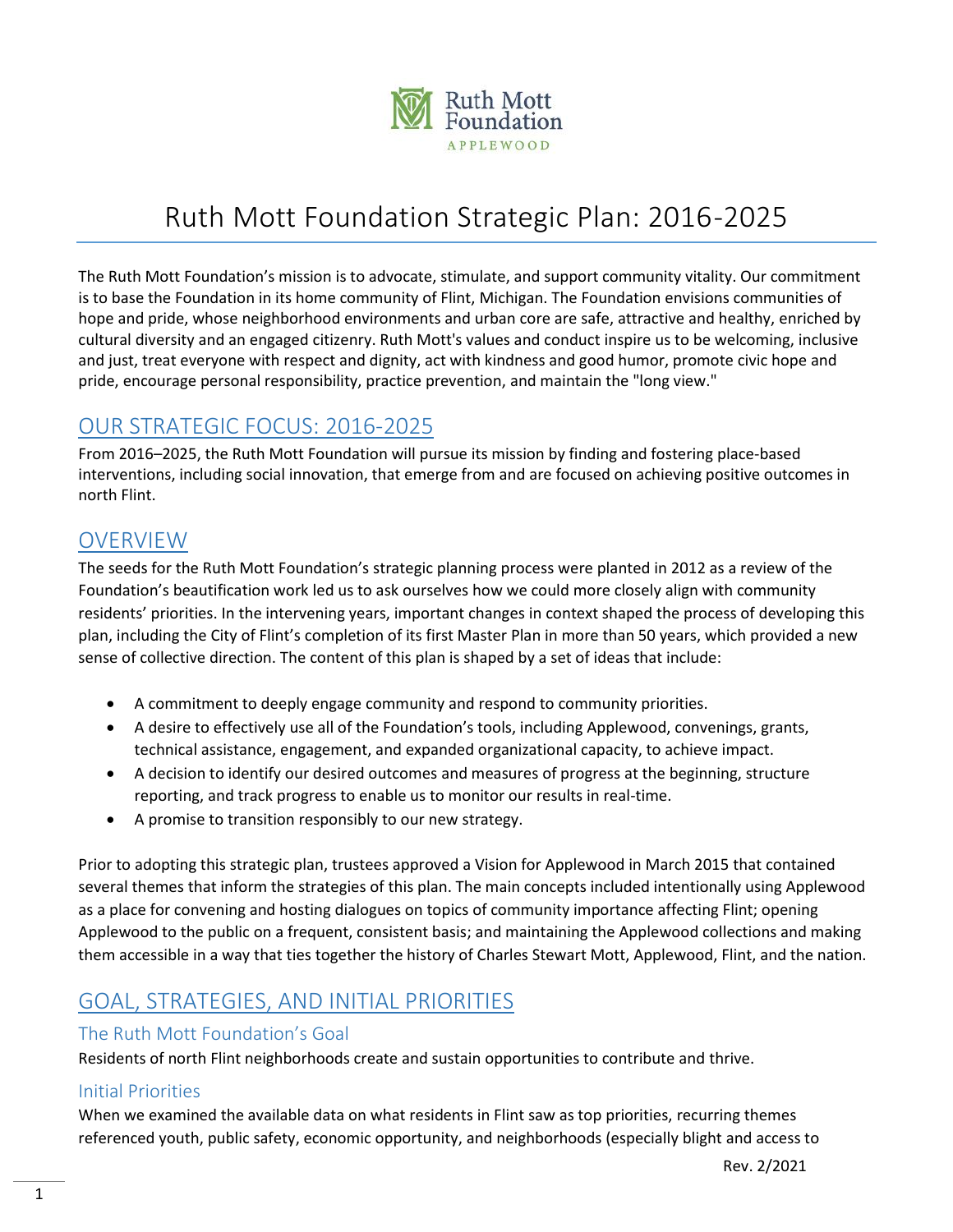services). Consequently, we commit to addressing these concerns. In addition, we see a need to act within these realms to close racial disparities. Because of the extreme level of segregation that exists in our region, working to close these gaps is important.

#### **Strategies**

- Ruth Mott Foundation (RMF) pursues its goal by finding and fostering effective and sustainable programs in north Flint, and coordinating and leveraging the resources of other organizations.
- RMF shapes its partnerships with north Flint residents and in consideration of the Flint Master Plan.
- RMF draws on Applewood in the normal course of pursuing work in the community, including grantmaking. Applewood is a welcoming place of beauty and contemplation where expertise is shared and all people can come together for interactive and educational experiences.
- RMF aligns its operations, policies, and resources; invests wisely; and measures and supports the advancement of the Strategic Plan.

### North Flint Defined

Taking a place-based approach to our strategic plan requires a clear understanding of the geographic boundaries so we can communicate our area of focus. For the purposes of the Ruth Mott Foundation's strategic plan, we

define our area of interest to be *north Flint*. The boundaries of our geographic focus area are the city limits on the west, north, and east, and the street known as Flushing Road/5<sup>th</sup> Avenue/Longway Boulevard on the south. While some areas bordering Flint may have similar challenges, restricting our focus to the city positions us to work intentionally along with Flint's Master Plan and with city-specific partners.

### Flint Water Crisis

The Ruth Mott Foundation Board of Trustees in February 2016 committed \$1 million in funding to address the Flint water crisis. The funding was directed toward the short-term and long-term needs of Flint's children and adults exposed to lead, in recognition that the crisis impacts the health and vitality of every Flint resident. The \$1 million for Flint's recovery from the crisis did not reduce the Foundation's commitment to implementing its strategic plan in north Flint.



# OUR TOOLBOX

### Engagement

A renewed, vigorous and all-encompassing approach to community engagement is central to the Ruth Mott Foundation's strategic plan. This will involve a culture shift towards Shoe Leather Philanthropy for the entire organization. Shoe Leather Philanthropy is: Walking among, talking with, listening to, learning from, and sharing with the people we are serving.

This practice will be part of the job for every Foundation staff person and trustee. We will expect all to be able to connect with and relate to people of all backgrounds in a respectful and genuine way. We anticipate needing to change the way we do our work to seek out and pursue relationships with people and organizations that might not have been on our radar before, but have ideas and gifts that can help north Flint residents thrive.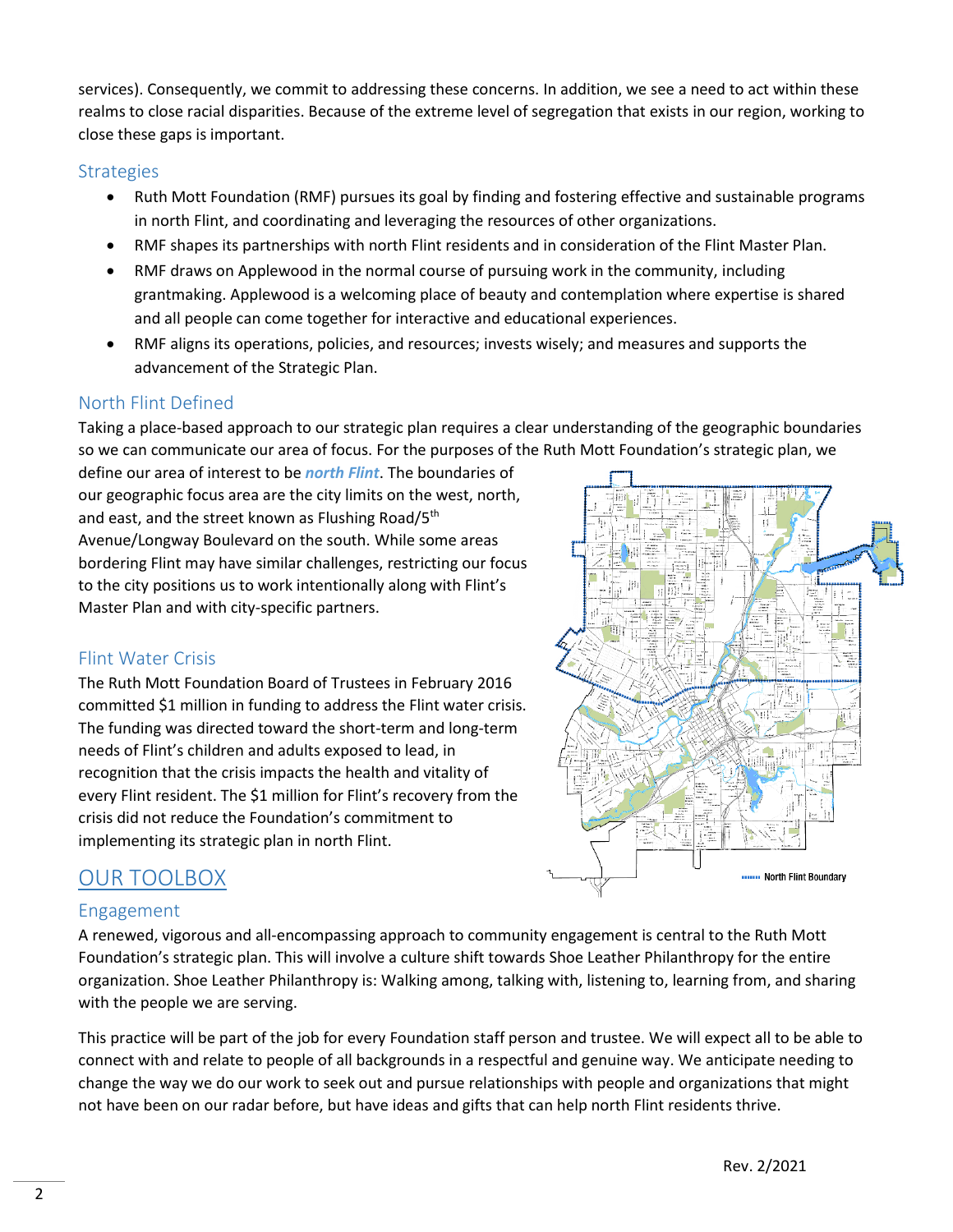In *Do Nothing About Me Without Me: An Action Guide for Engaging Stakeholders*, Grantmakers for Effective Organizations emphasizes that people need to play an active role in addressing the issues that affect their lives. They define stakeholder engagement as:

- Reaching beyond the usual contacts for information and ideas.
- Listening and applying new learning about how to strengthen your grantmaking.
- Involving a wider audience of individuals and organizations in philanthropic decision making.<sup>1</sup>

Getting to that point will require us to build our own capacity. Consequently, our implementation plans include:

- Creating the position of Community Engagement Officer that will be highly visible within the north Flint community, scout potential new relationships and opportunities, craft a community engagement strategy for the Foundation, and coordinate with other staff to put it into practice. Because of the need to have this staff person be out in the community as much as possible, we will explore options for embedding the Community Engagement Officer at a site such as a neighborhood hub located in north Flint.
- Shifting our approach away from "outreach" and to "engagement" by connecting the Foundation's strategies, assets, and expertise to efforts of other organizations, groups, specific audiences and the general public to improve a community condition and/or the quality of life for residents. This involves focused work with the community in a bi-directional way rather than solely dissemination of information or education. In addition, it takes place in the community rather than on site at the Foundation.
- Consulting with leaders and residents in the north Flint community to verify what we think we have heard as their top priorities in order to field-test our assumptions. This is an important step as we begin to put the strategic plan into practice.
- Hosting periodic gatherings to informally gauge community perceptions of the Foundation's work, seek feedback, and gain insights useful in refining our strategies. Over time, this may lay the groundwork for a more formal process for gathering advice from north Flint residents.
- Engaging with stakeholders and decision-makers, including officials at the state level, to advocate for policies that advance the goals of north Flint residents. In addition to making grants that use advocacy as a means of making change, staff can develop and use networks to advocate as well.

True engagement means the Foundation has to build relationships based on mutual trust; listen and respond to questions, criticisms and challenges; confront internal and external assumptions; and make the decision to not be in control. The Foundation may find itself in the position of being a resource for an initiative, but not its leader. And, we may find that taking a stand on matters that are important to north Flint residents is unpopular in some circles. Yet, it is the work we are signing up to do.

### Convening

The Ruth Mott Foundation has experience with convening, ranging from providing a place for conversations, organizing and hosting trainings, and actively bringing together partners to address an issue or opportunity. As we implement the strategic plan, convening will be used purposefully to advance the goal of helping north Flint neighborhood residents create and sustain opportunities to contribute and thrive. Going forward, our approach to convening will include:

• Brokering conversations between public and private actors to promote greater investment in north Flint. RMF alone cannot grant enough dollars to transform north Flint, but we can encourage investment from

<sup>1</sup> Bourns, J. Courtney. *Do Nothing About Me Without Me: An Action Guide for Engaging Stakeholders.* Grantmakers for Effective Organizations, 2010.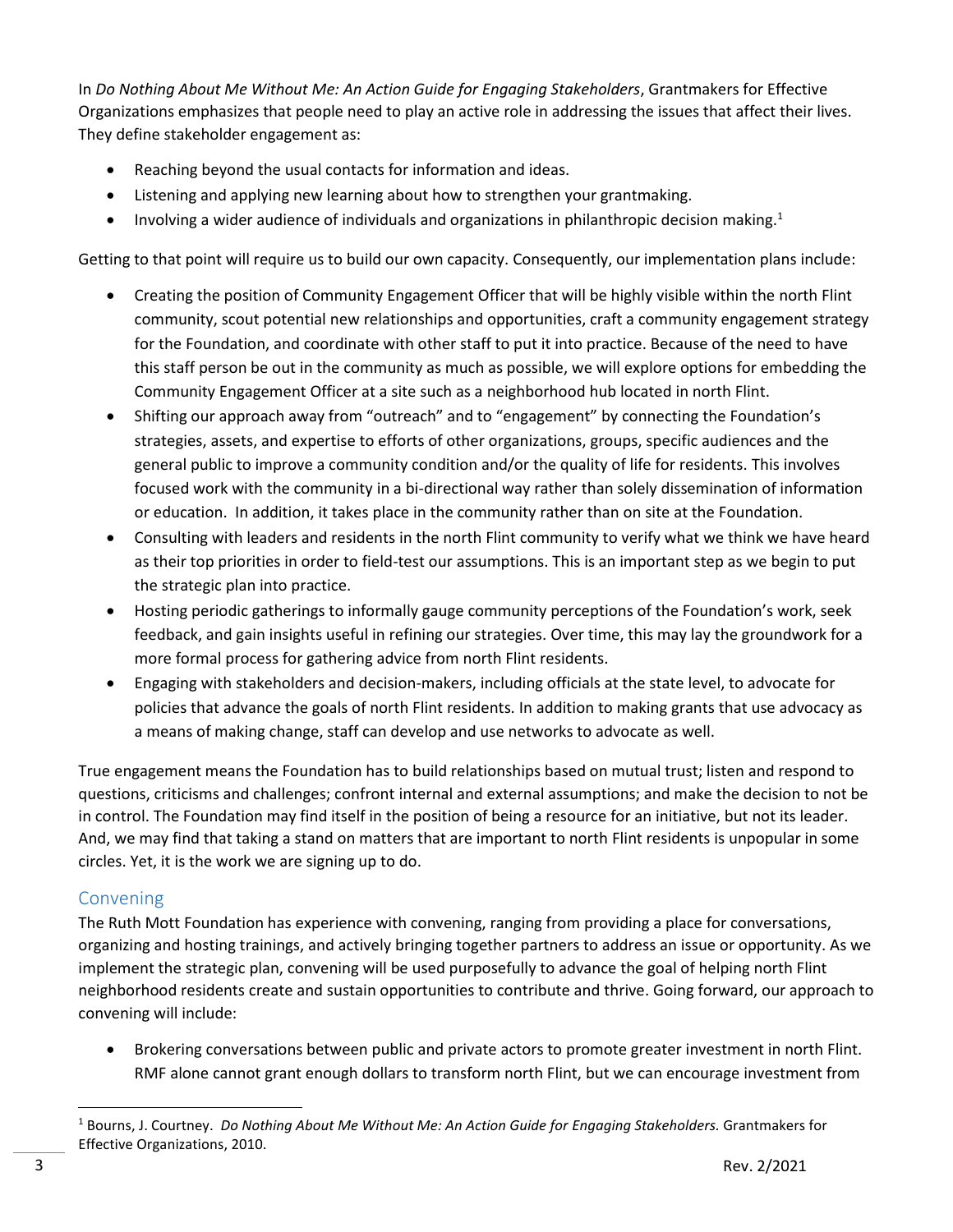others. To build momentum, our grantmaking dollars must be paired with building relationships with other potential investors.

- Using Applewood as a meeting place for launching partnerships and civic dialogue. In the spirit of being welcoming to all, Applewood will be a site where people of differing experiences and perspectives can come to understand each other more deeply and identify ways to work together for the common good.
- Bringing together north Flint leaders and others for work to contribute to the north Flint strategy.

### Grantmaking

Grantmaking is an integral part of how the Foundation does its work. In order to best align with the needs and opportunities in north Flint, we will change elements of our grantmaking approach. In addition to project and single-year grants, we will use grantmaking strategies that have been proven to maximize grantee capacity:

- Make general operating support and capacity building grants a strategic part of our grantmaking.
- Award multi-year grants, which provide grantees with a chance to plan in advance. It also gives them a chance to focus on implementation and impact. (Standard year-end reporting and ongoing grant monitoring will apply.)
- Make capital grants when doing so is the most effective way to achieve our aims.
- Explore opportunities for collective impact. By joining with other funders, we can leverage resources and bring greater community focus to an issue.

### Applewood

Applewood is a unique resource that the Foundation will use to advance our mission in the north Flint community. We will draw on Applewood in ways that are consistent with the Vision for Applewood adopted in March 2015, such as:

- Using the resident expertise at Applewood in horticulture, history, and other areas to benefit north Flint.
- Recruiting Applewood staff and volunteers to better mirror the population of Flint and equip them with the skills necessary to engage a diverse public on site and in the community.
- Making the capital improvements at Applewood necessary to support being open to the public on a frequent and consistent basis.

### Organizational Capacity

Achieving our north Flint goal will require new skills for the Foundation, as well as changes in organizational culture. Some of those cultural changes relate to increased use of Applewood, renewed community engagement, strategic communications, and becoming a learning organization.

A vital part of that evolution is the creation of three new staff positions: Community Engagement Officer, Learning Officer, and Communications Director. Each has a specific and critical role to play in achieving an organizationwide culture shift toward engagement, becoming a learning organization, and strategic communications.

### Exit Strategy

Philanthropy does not have a single clear and consistent approach to ceasing past work in order to free up resources for new work. However, exit frameworks typically consider a number of factors and differentiate tiers of exit grants accordingly. In pursuing an exit approach, the Foundation will balance the desire to minimize disruption to longstanding grantees with the need to free up grantmaking resources as quickly as possible as we shift strategies. Staff will assess all current grants using the lenses of geographic fit and effectiveness in contributing to desired outcomes identified by north Flint residents.